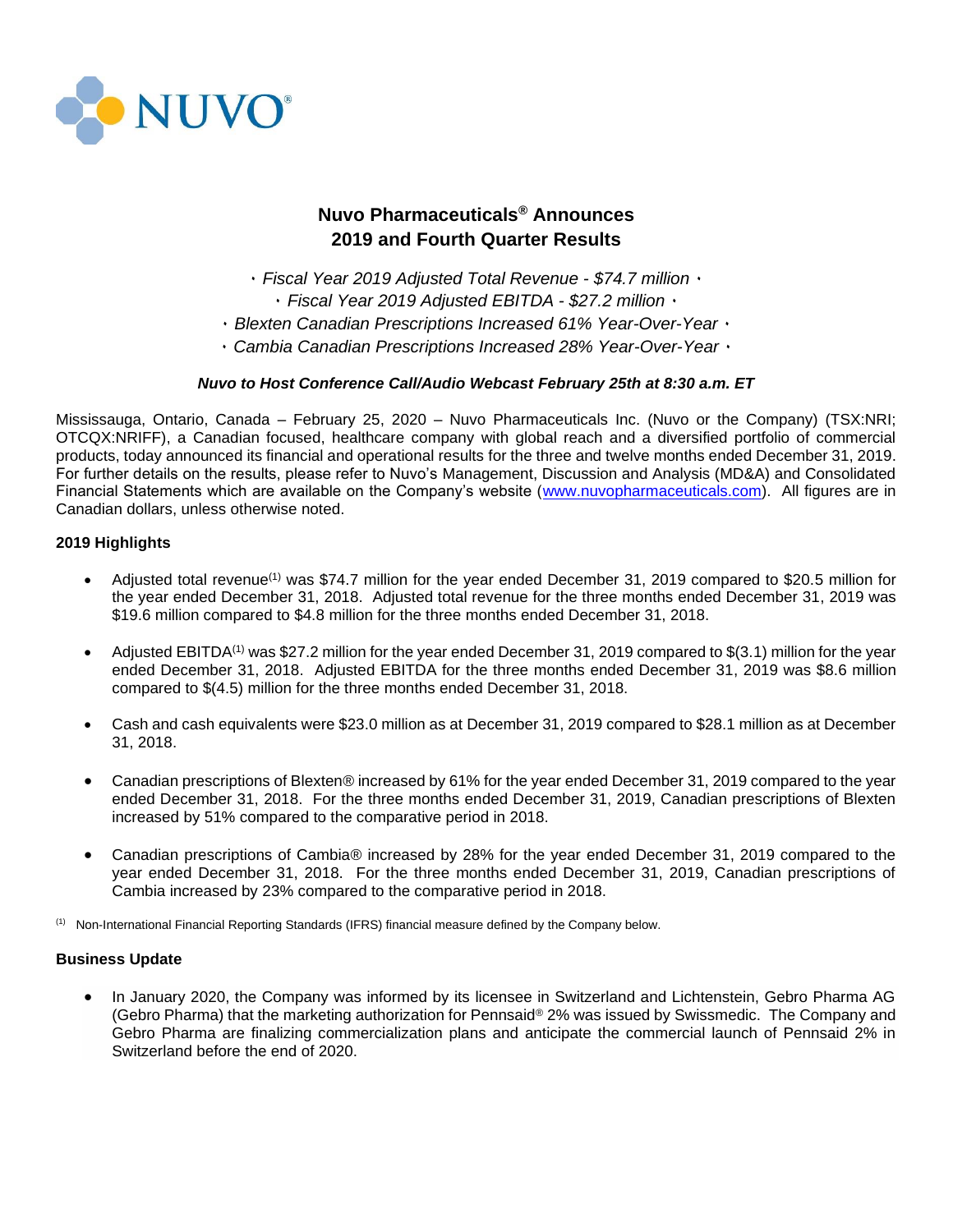• In January 2020, the Company repaid its US\$6**.**0 million Bridge Loan (12.5% per annum) to Deerfield Management Company, L.P. (Deerfield), ahead of its June 2020 maturity date. The Company's remaining loans, US\$52.5 million and US\$60.0 million, carry coupon interest rates of 3.5% per annum.

"2019 was a transformational year for Nuvo as we integrated the Aralez Canada business with Nuvo. We delivered record high financial results while identifying synergies and implementing organizational changes that resulted in operational savings during the second half of the year. We advanced our product pipeline with regulatory submissions and approval in Canada and global territories," said Jesse Ledger, Nuvo's President & CEO. "We are well positioned to build on our achievements of 2019 and 2020 is off to a solid start. Pennsaid 2% received approval in Switzerland and we are working with our partner, Gebro Pharma towards a launch before the end of the year. We anticipate receiving a review decision from Health Canada for Suvexx in the first quarter, with a target of marketing this clinically differentiated acute migraine treatment into the \$130 million Canadian acute migraine market in the third quarter of this year."

## **2019 and Fourth Quarter Financial Results**

Total revenue is comprised of product sales, license revenue and contract revenue. Total revenue was \$69.5 million for the year ended December 31, 2019 compared to \$20.0 million for the year ended December 31, 2018. The significant increase in total revenue for the current year was primarily attributable to incremental revenue resulting from the Aralez Transaction. Total revenue for the three months ended December 31, 2019 was \$19.6 million compared to \$4.6 million for the three months ended December 31, 2018.

Adjusted total revenue increased to \$74.7 million for the year ended December 31, 2019 compared to \$20.5 million for the year ended December 31, 2018. The \$54.2 million increase in adjusted total revenue in the current year was primarily attributable to the addition of revenue related to the Aralez Transaction, which provided an incremental \$35.6 million of total revenue contributed from the Commercial Business segment and \$18.8 million attributable to earned Vimovo royalties. Adjusted total revenue increased to \$19.6 million for the three months ended December 31, 2019 compared to \$4.8 million for the three months ended December 31, 2018.

Adjusted EBITDA increased to \$27.2 million for the year ended December 31, 2019 compared to \$(3.1) million for the year ended December 31, 2018. The increase in adjusted EBITDA for the current year was primarily attributable to the increase in gross profit of \$36.7 million (net of inventory step-up expense of \$5.0 million) as a result of the Aralez Transaction offset by an increase in general and administrative (G&A) expenses of \$1.6 million and an increase in sales and marketing expenses of \$9.8 million due to expenses incurred for the commercial business segment due to the Aralez Transaction. Adjusted EBITDA increased to \$8.6 million for the three months ended December 31, 2019 compared to \$(4.5) million for the three months ended December 31, 2018.

Gross profit on total revenue was \$43.1 million or 62% for the year ended December 31, 2019 compared to a gross profit of \$11.4 million or 57% for the year ended December 31, 2018. The increase in gross profit for the current year was primarily attributable to an increase in gross margin on product sales and an increase in license revenue as a result of the Aralez Transaction. Gross profit on total revenue was \$13.1 million or 67% for the three months ended December 31, 2019 compared to a gross profit of \$2.4 million or 52% for the three months ended December 31, 2018.

## **Non-IFRS Financial Measures**

The Company discloses non-IFRS measures (such as adjusted total revenue, adjusted EBITDA and adjusted EBITDA per share) that do not have standardized meanings prescribed by IFRS. The Company believes that shareholders, investment analysts and other readers find such measures helpful in understanding the Company's financial performance and in interpreting the effect of the Aralez Transaction and the Deerfield Financing (described below) on the Company. Non-IFRS financial measures do not have any standardized meaning prescribed by IFRS and may not have been calculated in the same way as similarly named financial measures presented by other companies.

## **Adjusted Total Revenue**

The Company defines adjusted total revenue as total revenue, plus amounts billed to customers for existing contract assets, less revenue recognized upon recognition of a contract asset. Management believes adjusted total revenue is a useful supplemental measure to determine the Company's ability to generate cash from its customer contracts used to fund its operations.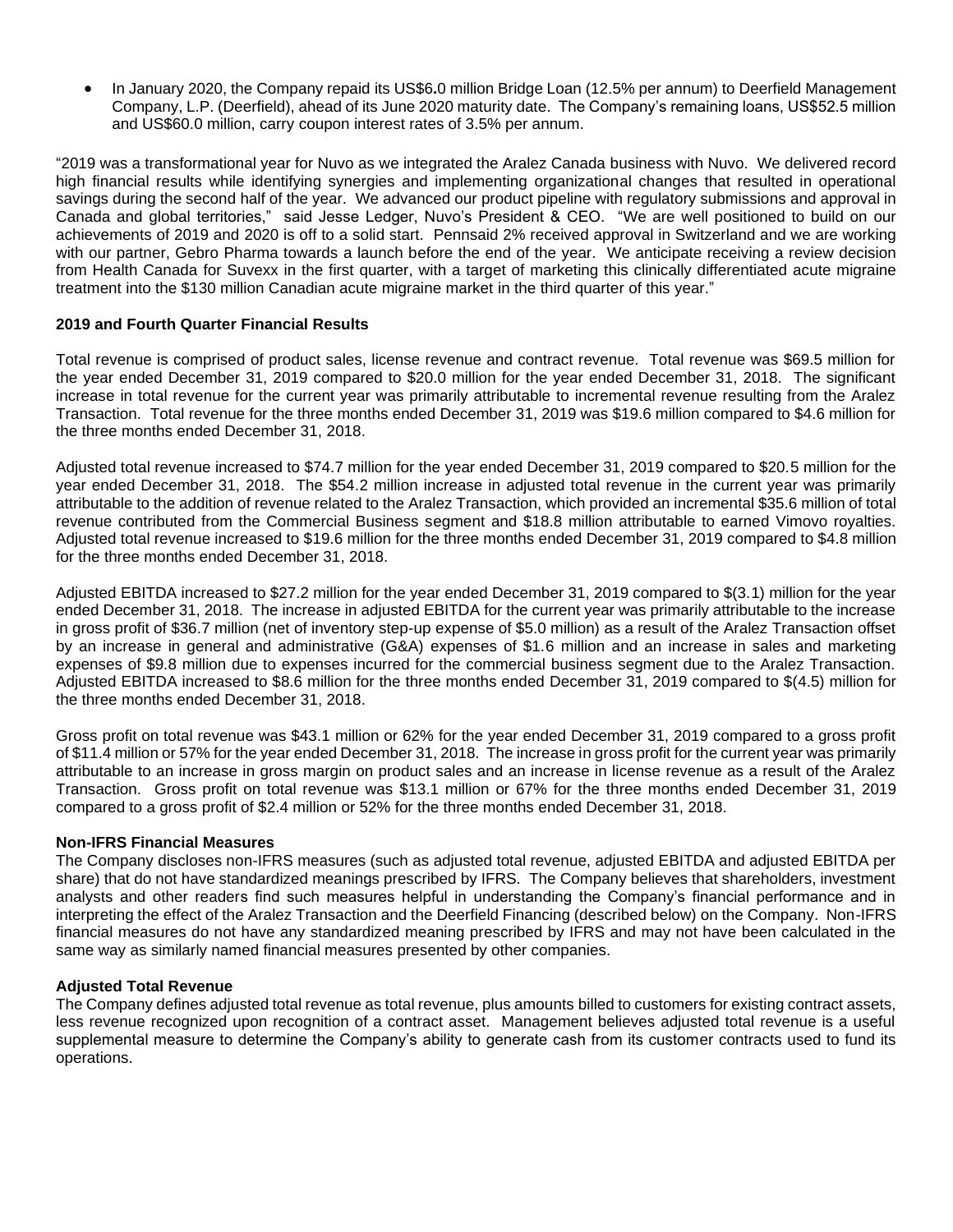The following is a summary of how adjusted total revenue is calculated:

|                                                          | Three months ended<br>December 31 |       | Year ended<br>December 31 |        |
|----------------------------------------------------------|-----------------------------------|-------|---------------------------|--------|
|                                                          | 2019                              | 2018  | 2019                      | 2018   |
| in thousands                                             |                                   | S     |                           | \$     |
| <b>Total revenue</b>                                     | 19.593                            | 4.607 | 69.546                    | 19,998 |
| Add:                                                     |                                   |       |                           |        |
| Amounts billed to customers for existing contract assets | 51                                | 146   | 5.178                     | 475    |
| <b>Adjusted total revenue</b>                            | 19.644                            | 4.753 | 74.724                    | 20.473 |

# **Adjusted EBITDA**

EBITDA refers to net income (loss) determined in accordance with IFRS, before depreciation and amortization, net interest expense (income) and income tax expense (recovery). The Company defines adjusted EBITDA as net income before net interest expense (income), depreciation and amortization and income tax expense (recovery) (EBITDA), plus amounts billed to customers for existing contract assets, inventory step-up expense, stock-based compensation expense, Other Expenses (Income), less revenue recognized upon recognition of a contract asset and other income. Management believes adjusted EBITDA is a useful supplemental measure to determine the Company's ability to generate cash available for working capital, capital expenditures, debt repayments, interest expense and income taxes.

The following is a summary of how EBITDA and adjusted EBITDA are calculated:

|                                                               | Three months ended<br>December 31 |         | Year ended<br>December 31 |          |
|---------------------------------------------------------------|-----------------------------------|---------|---------------------------|----------|
|                                                               | 2019                              | 2018    | 2019                      | 2018     |
| in thousands                                                  | \$                                | \$      | \$                        | \$       |
| Net income (loss)                                             | (456)                             | (4,631) | 3,361                     | (6, 153) |
| Add back:                                                     |                                   |         |                           |          |
| Income tax expense (recovery)                                 | 29                                | (64)    | 28                        | (187)    |
| Net interest expense (income)                                 | 3,142                             | 5       | 10,305                    | (32)     |
| Depreciation and amortization                                 | 2,312                             | 633     | 9,546                     | 2,493    |
| <b>EBITDA</b>                                                 | 5,027                             | (4,057) | 23,240                    | (3, 879) |
| Add back:                                                     |                                   |         |                           |          |
| Amounts billed to customers for existing contract assets      | 51                                | 146     | 5,178                     | 475      |
| Stock-based compensation                                      | 114                               | 184     | 457                       | 795      |
| Other Expenses (Income):                                      |                                   |         |                           |          |
| Loss on disposal of contract assets                           |                                   | 452     |                           | 452      |
| Change in fair value of derivative liabilities <sup>(1)</sup> | 401                               |         | (31,070)                  |          |
| Change in fair value of contingent and variable consideration | 1,856                             | (775)   | 1,216                     | (518)    |
| Impairment <sup>(2)</sup>                                     | 159                               |         | 23,780                    |          |
| Foreign currency loss (gain)                                  | (1,081)                           | (478)   | (2,598)                   | (429)    |
| Inventory step-up                                             | 875                               |         | 4,979                     |          |
| Other losses (gains)                                          | 1,168                             |         | 2,060                     |          |
| <b>Adjusted EBITDA</b>                                        | 8,570                             | (4,528) | 27,242                    | (3, 104) |

As a result of the decrease in the share price in the current year, combined with a reduction in the risk-free interest rate, the value of the Company's derivative liabilities decreased and the Company recognized a net non-cash \$31.1 million gain on the change in fair value of derivative liabilities for the year ended December 31, 2019.

In the year ended December 31, 2019, the Company recognized a \$22.4 million impairment charge related to the Vimovo contract asset. In July 2019, the Company received notice that the Court of Appeals had denied the Company's and Horizon Therapeutic pls's (Horizon) request to reconsider the May 2019 decision with respect to the validity of the Vimovo '907 patent and the '285 patent in the U.S. In October, a petition to the Supreme Court of the United States was filed to request to have the decision of the Court of Appeals reconsidered. The Supreme Court denied that petition on January 13, 2020. On February 18, 2020, Dr. Reddy's second-filed Abbreviated New Drug Application (ANDA) for Vimovo in the U.S. received FDA approval and the Company anticipates a generic version of Vimovo could launch in the U.S. during 2020. It is the Company's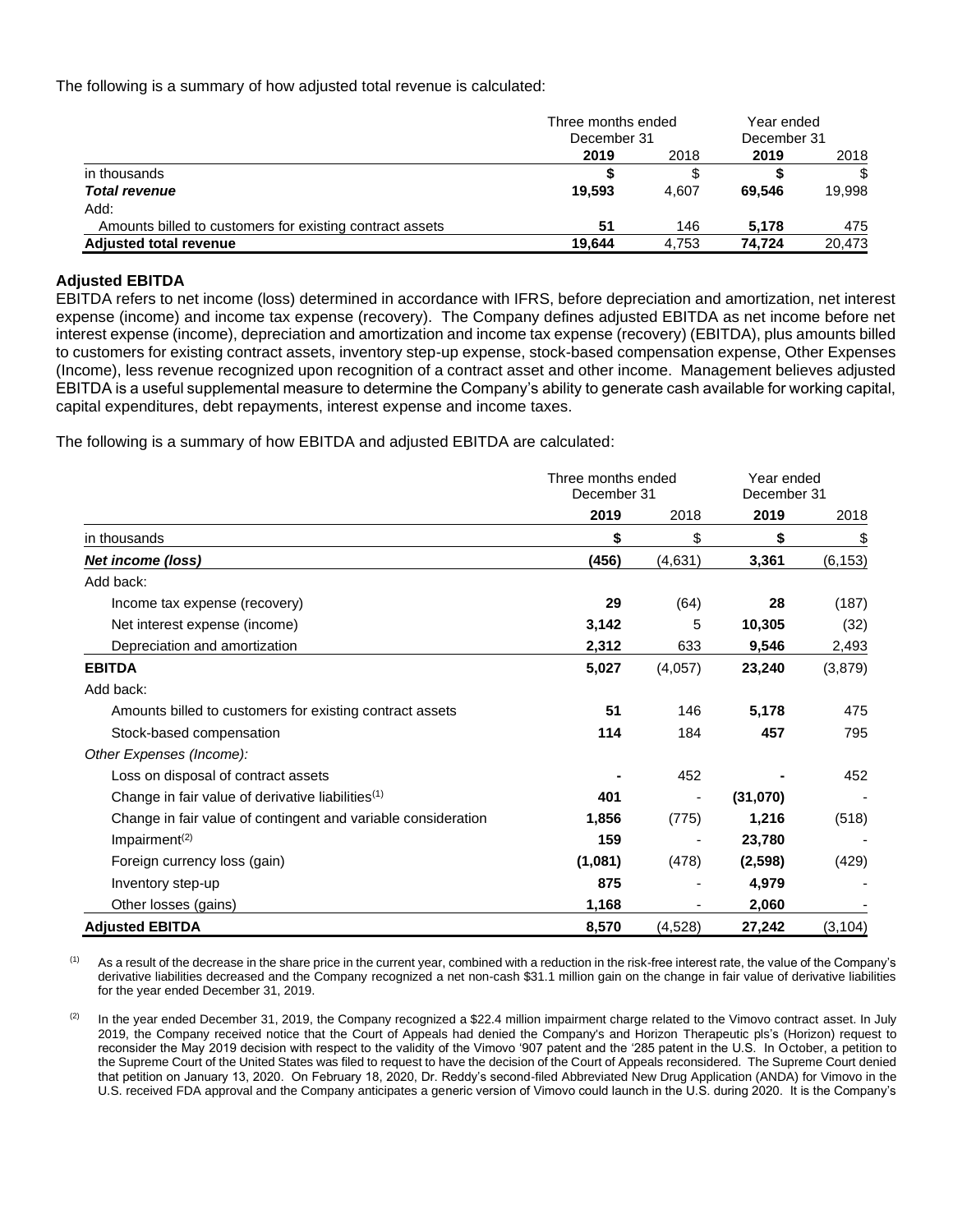understanding that Dr. Reddy's does not have the benefit of 180-days of exclusivity, and, consequently, other generic companies may obtain final FDA approval for a generic version of Vimovo and be able to market the product in the U.S. If, and when, a competitor generic version of Vimovo enters the U.S. market, Nuvo will continue to receive a 10% royalty on net sales of Vimovo by its U.S. partner, subject to a step-down provision in the event that generic competition achieves a certain market share. Nuvo's US\$7.5 million minimum annual royalty due for Vimovo net sales in the U.S. will cease with the launch of a generic Vimovo in the U.S. In the year, the Company also recorded impairment of \$1.4 million of certain intangible assets in the commercial and licensing and royalty segment.

#### **Management to Host Conference Call/Webcast**

Management will host a conference call to discuss the results today (Tuesday, February 25, 2020) at 8:30 a.m. ET. To participate in the conference call, please dial 1 888 390 0546 or 416 764 8688. Please call in 15 minutes prior to the call to secure a line. You will be put on hold until the conference call begins.

A taped replay of the conference call will be available two hours after the live conference call and will be accessible until midnight on March 3, 2020 by calling 1 888 390 0541 or 416 764 8677 playback passcode 692181#.

A live audio webcast of the conference call will be available through [www.nuvopharmaceuticals.com.](http://www.nuvopharmaceuticals.com/) Please connect at least 15 minutes prior to the conference call to ensure adequate time for any software download that may be required to hear the webcast.

#### **About Nuvo Pharmaceuticals Inc.**

.

Nuvo (TSX: NRI; OTCQX: NRIFF) is a Canadian focused, healthcare company with global reach and a diversified portfolio of commercial products. The Company targets several therapeutic areas, including pain, allergy and dermatology. The Company's strategy is to in-license and acquire growth-oriented, complementary products for Canadian and international markets. Nuvo's head office is located in Mississauga, Ontario, Canada, the international operations are located in Dublin, Ireland and its manufacturing facility is located in Varennes, Québec, Canada. The Varennes facility operates in a Good Manufacturing Practices (GMP) environment respecting the U.S, Canada and E.U. GMP regulations and is regularly inspected by Health Canada and the U.S. Food and Drug Administration. For additional information, please visit [www.nuvopharmaceuticals.com.](http://www.nuvopharmaceuticals.com/)

## **FOR MORE INFORMATION, PLEASE CONTACT:**

Investor Relations Email: [ir@nuvopharm.com](mailto:ir@nuvopharm.com)

## **Forward-Looking Statements**

*This press release contains "forward-looking information" as defined under Canadian securities laws (collectively, "forward-looking statements"). The words "plans", "expects", "does not expect", "goals", "seek", "strategy", "future", "estimates", "intends", "anticipates", "does not anticipate", "projected", "believes" or variations of such words and phrases or statements to the effect that certain actions, events or results "may", "will", "could", "would", "should", "might", "likely", "occur", "be achieved" or "continue" and similar expressions identify forward-looking statements. In addition, any statements that refer to expectations, intentions, projections or other characterizations of future events or circumstances contain forward-looking statements.* 

*Forward-looking statements are not historical facts but instead represent management's expectations, estimates and projections regarding future events or circumstances. Such forward-looking statements are qualified in their entirety by the inherent risks, uncertainties and changes in circumstances surrounding future expectations which are difficult to predict and many of which are beyond the control of the Company. Forward-looking statements are necessarily based on a number of estimates and assumptions that, while considered reasonable by management of the Company as of the date of this press release, are inherently subject to significant business, economic and competitive uncertainties and contingencies. Material factors and assumptions used to develop the forward-looking statements, and material risk factors that could cause actual results to differ materially from the forward-looking statements, include but*  are not limited to, the validity of the '907 and '285 Patents claims, the outcome of ongoing patent litigation and other factors, many of *which are beyond the control of Nuvo. Additional factors that could cause Nuvo's actual results and financial condition to differ materially from those indicated in the forward-looking statements include, among others, the risk factors included in Nuvo's most recent Annual Information Form dated February 24, 2020 under the heading "Risks Factors", and as described from time to time in the reports and disclosure documents filed by Nuvo with Canadian securities regulatory agencies and commissions. These and other factors should be considered carefully and readers should not place undue reliance on Nuvo's forward-looking statements. When relying on forward-looking statements to make decisions, the Company cautions readers not to place undue reliance on these statements, as forward-looking statements involve significant risks and uncertainties. Forward-looking statements should not be read as guarantees of future*